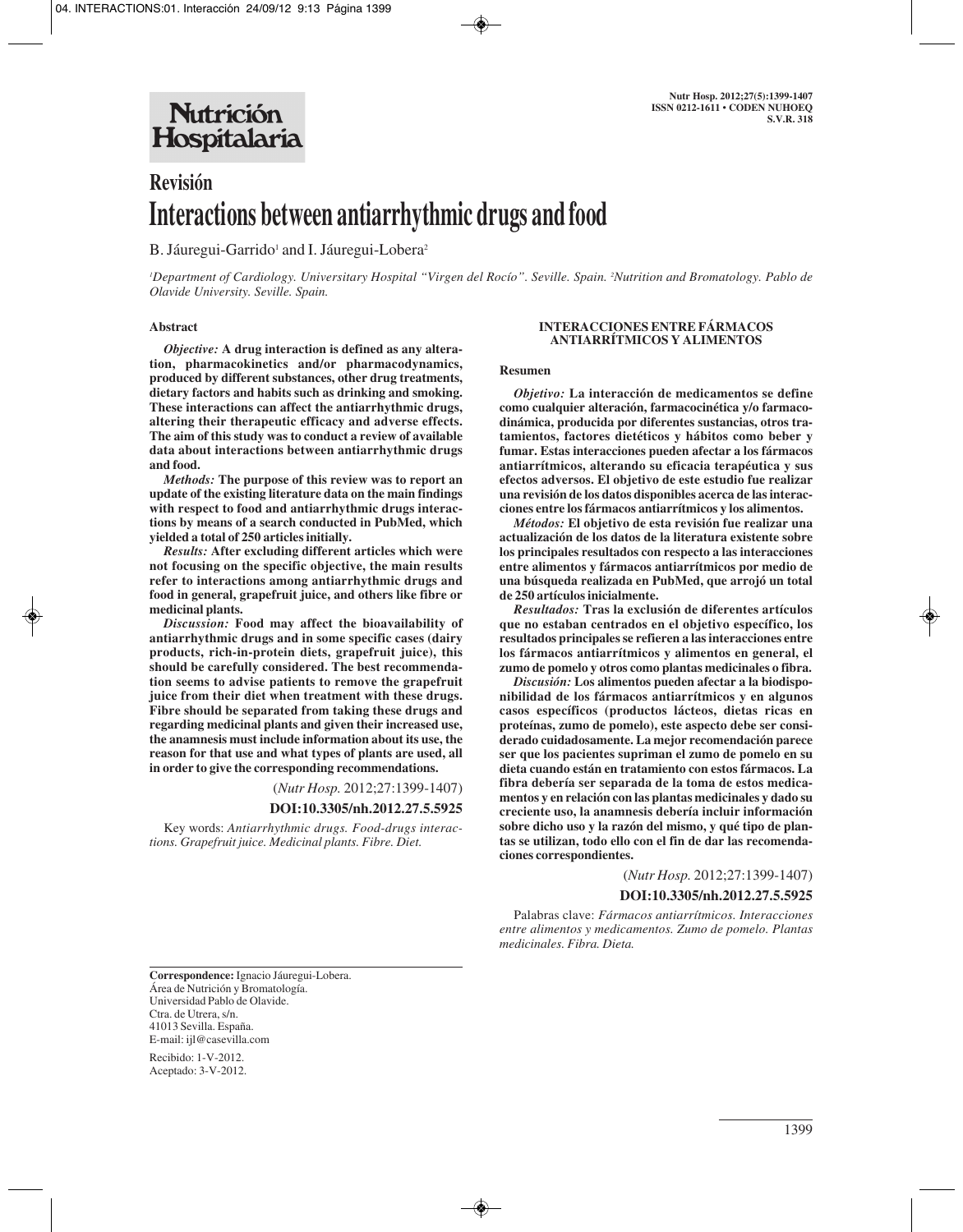## **Introduction**

Cardiac arrhythmias are one of the leading causes of morbidity and mortality in developed countries with a constant presence in medical practices, often urgently and associated with cases of sudden death. Typically, however, is that patients consult by symptoms resulting from arrhythmia and required therapeutic interventions.<sup>1</sup>

Antiarrhythmic drugs (AD) are substances capable of interrupting an arrhythmia, preventing its recurrence or mitigating its clinical consequences, through its effects on automaticity and conduction in cardiac tissues. Antiarrhythmic drugs are potent modifiers of the hearth electrical properties for their effects on the ion exchange through the cells' membranes (directly or through its action on β-adrenergic, muscarinic or adenosine receptors). This modifying ability makes AD have a therapeutic window to be considered in order to prevent that AD become producers of arrhythmias<sup>1</sup>

Antiarrhythmic drugs are divided into sodium channel blockers of intermediate, fast and slow kinetic (IA, IB and IC), beta-receptor inhibitors (II), potassium channel blockers (III), calcium channel blockers (IV), digoxin and adenosine.2 Actual plasma concentration of the AD is relatively important, because low concentrations can exert a therapeutic effect or toxic, being much more important to consider the response of the patient and the specific arrhythmia. The margin between therapeutic and toxic threshold of the AD is quite narrow, which can lead to serious complications in drug concentrations that only slightly exceed the necessary amount to produce therapeutic effects. Therefore a proper dosage and the knowledge of its pharmacokinetic characteristics are very important.3

In relation to the bioavailability of the AD it is necessary to emphasize the importance of cytochrome P450 (CYP), a family of enzymes located in the liver and gastrointestinal tract, which represents the major source of metabolic activity for the phase I reactions. Among the up-to-date 30 known isoforms of CYP, those with the most cardiovascular interest are CYP3A, CYP2D6, CYP1A2, CYP2C19 and CYP2C9. With regards to the use of other drugs and food intake, the presence of CYP inducers and CYP inhibitors is remarkable, so the association of AD with other drugs and/or foods that use the CYP for their metabolism can be toxic. Both CYP3A and CYP1A2 are highly variable in their expression in the general population. CYP enzyme activity has a Gaussian distribution in the population, with a majority of individuals with intermediate activity and a minority with very low or very high activities. Besides CYP, P-glycoprotein (P-gp), a family of membrane transporters, which is located in the brush border of the enterocytes membrane, should be noted, due to its metabolic importance. In addition to mobilizing endogenous substances, the P-gp mobilizes certain drugs including some AD.<sup>4-6</sup>

A drug interaction is defined as any alteration, pharmacokinetics and/or pharmacodynamics, produced by different substances, other drug treatments, dietary factors and habits such as drinking and smoking.7 These interactions can affect the AD, altering their therapeutic efficacy and adverse effects.

The aim of this study was to conduct a review of available data about interactions between AD and food.

# **Method**

The review was conducted through a PubMed search. The initial search term was "Interactions between antiarrhythmic drugs and food," which resulted in a total of 244 articles. Later, a specific search was performed, by entering "Interactions between… (name of specific drugs)… and food," and including acebutolol, amiodarone, atenolol, bidisomide, celiprolol, digoxin, diprafenone, disopyramide, dronedarone, felodipine, metoprolol, penticainide, procainamide, propranolol, ramipril, talinolol, timolol, and verapamil. Thus six additional articles were obtained that were not among those found with the initial search. As a result, we obtained a total of 250 articles, excluding those that do not make specific reference to the object of the review. Articles without an abstract were also excluded. With respect to case reports and letters, because of the scarcity of articles focusing specifically on a subject, some of them were considered. Apart from the articles included after the search, some other articles and/or chapters were considered due to its relevance.

### **Results**

### *Interactions between AD and food in general*

Among the documented food-AD interactions associated with lidocaine, a group-IB drug, with locking action on the sodium channel, a fast kinetic and which acts without affecting or shortening the action potential duration (APD) must be noted. Lidocaine has a high hepatic first pass effect, so its bioavailability is increased when taken with food. Elvin et al., showed that the hepatic clearance of lidocaine increased from 1,245 to 1,477 ml/min after food ingestion. It was also found that the intake did not influence the drug protein transport (the free fraction was  $0.305 \pm 0.027$  in the case of participants after fasting and  $0.321 \pm 0.042$  after food intake). The authors concluded that increased hepatic clearance was stimulated by the hepatic blood flow after food ingestion. The result was the saturation of the enzymes responsible for this clearance with increased bioavailability of the drug when taken orally with food.<sup>8</sup>

In the case of propafenone, an increased bioavailability related with food intake has been described.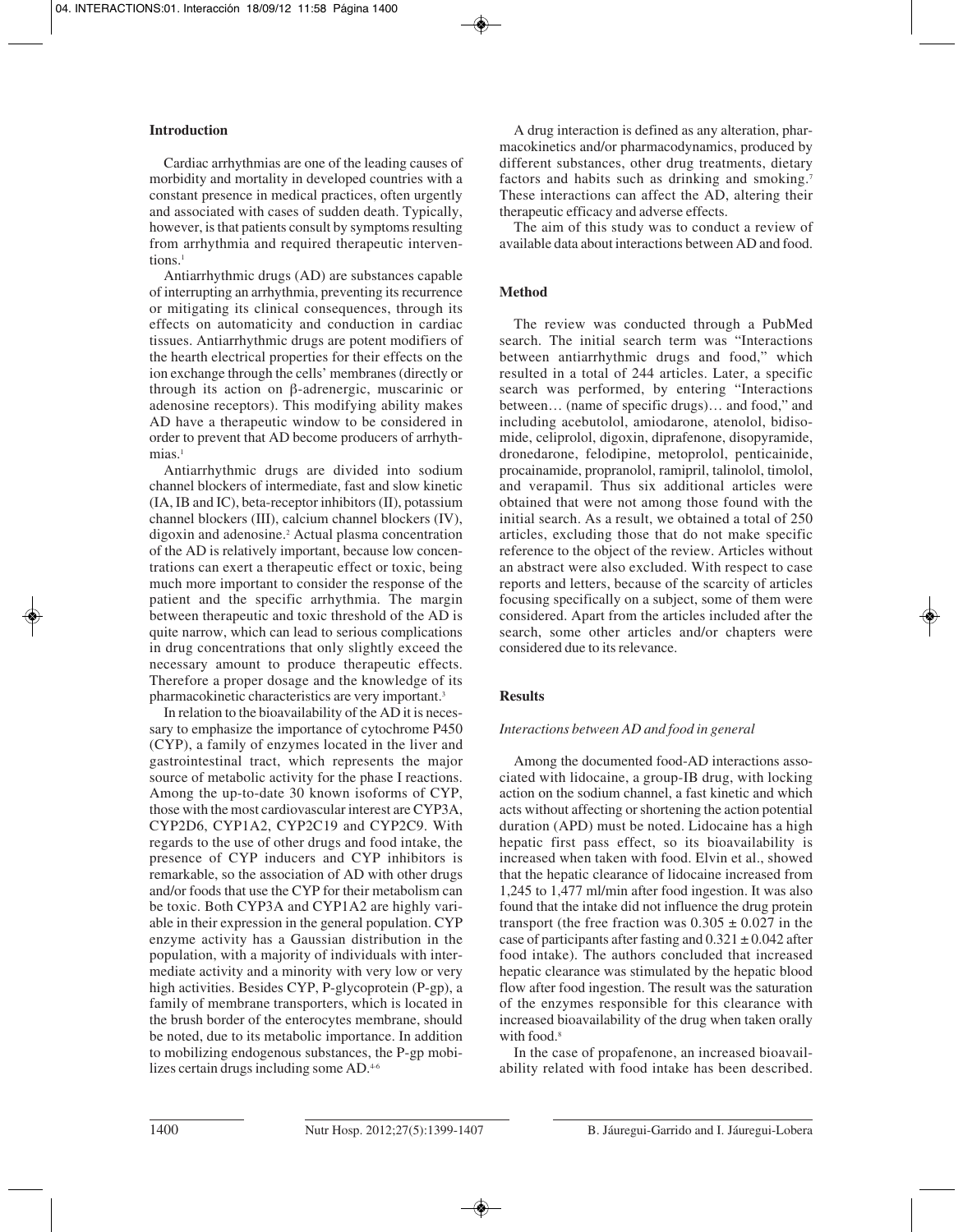This group-IC AD, with locking action of the sodium channel, slow kinetic and does not affect or lengthens the APD, has a similar structure to propranolol and an important first-pass metabolism.9-11 In this regard, two different phenotypes are considered, being known as slow and fast metabolizers.12 Comparing the bioavailability of propafenone taken after fasting or after food intake, Axelson et al., noted that the maximum plasmatic concentration increased and was reached before with food. Excluding cases of slow metabolizers, the increase in the area under the curve (AUC) reached 147% after food ingestion with breakfast. In slow metabolizers the bioavailability was not affected.13 The difference lies in the effect of a higher blood flow related with food intake. In the case of slow metabolizers, the slow hepatic metabolism makes the result similar with or without food, most of the drug reaching the circulation without being metabolized in the liver.

With respect to diprafenone, a group-IC AD without specific beta-antagonist action, Koytchev et al., reported an increase of 50% in bioavailability when taking the drug with food, the effect being similar in fast and slow metabolizers.14 With regard to flecainide, another group-IC AD, approximately 27% is eliminated in urine unchanged. In this regard, urinary elimination decreases with urine alkalizing diets.15 It must also be noted that a lower absorption of flecainide with the intake of milk has been observed, with a consequent increased risk of toxicity after removing milk from the diet.16 Respecting to food in general and the use of antiacids such as aluminum hydroxide, it does not seem to affect the bioavailability of flecainide (oral or intravenous).17

Penticainide, another group-IC AD, taken with food does not appear to affect bioavailability,18 as occurs with procainamide, a group-IA AD.<sup>19</sup> Studies with disopyramide and bidisomide, group-I AD, show that while the former does not change its bioavailability, the second is affected significantly when administered with food, finding which has been linked to the different absorption of the drug depending on the intestinal tract region. Specifically, the permeability of bidisomide is lower, especially in the ileum, and its absorption appears to be inhibited by the presence of glycine, and glycine-glycine and glycine-proline dipeptydes.<sup>20-22</sup>

Among beta-blockers (group-II), bevantolol bioavailability is not affected when administered with food, $23$ whereas the absorption and the maximum concentration (Cmax) of acebutolol and its major metabolite, diacetolol, are slightly decreased but without clinical significance.<sup>24</sup> Metoprolol is one of the AD that its bioavailability is increased when administered with a high-protein diet. Amino acids reduce the maximum rate of elimination (Vmax) of metoprolol and its metabolites  $\alpha$ -hydroxy-metoprolol and O-dimethylmetoprolol, thereby increasing their bioavailability. The enzymatic inhibition caused by the amino acids (reduction of first-pass metabolism) as well as a limitation of co-substrate (NADPH or oxygen) have been invoked as possible mechanisms involved.25 With respect to metoprolol, neither bioavailability nor absorption are affected when using sustained release forms.26 In regard to propranolol, with the use of sustained release forms its bioavailability is not affected.27 This AD does seem exhibit differences in its bioavailability depending on diet composition. Thus, a rich-in-proteins diet substantially increases the bioavailability due to the amino acids inhibitory action on the liver enzymatic system,<sup>28</sup> whereas high-incarbohydrates diets and poor-in-protein diets do not appear to affect bioavailability. In studies with artificial membranes, maltooligosaccharides delay the transport of propranolol and pectines produce a similar effect by decreasing its esterification.29,30 Furthermore, the exposure to food (seeing and smelling it but without intaking it), both in animal and human studies, has shown to be able to increase the bioavailability of propranolol.31 Regardless of a specific composition of the diet, it has been noted that the administration of propranolol simultaneously with food may increase its bioavailability by up to 50% due to saturation of firstpass system. However, comparing the effect of an experimental oral, intra-arterial or portal (thus bridging the intestinal barrier) administration of glucose, some interaction glucose-propranolol before the liver step has been observed.<sup>32</sup> Finally, on the basis of its potential antiarrhythmic effects, also in animal experiments, it has been suggested that garlic *(Allium sativum)* may increase the bioavailability of propranolol.<sup>33,34</sup> Finally, the bioavailability of timolol seems to not be affected when administered with food.<sup>35</sup> Some interactions between beta-blockers and food are shown in table I.

Regarding dronedarone, a multichannel blocker AD (benzofuran derivative of amiodarone), it has been noted that strong CYP3A4 inhibitors may increase its Cmax while CYP3A4 inducers reduce its concentration.36 With regard to amiodarone (a group-III AD,

| <b>Table I</b><br>Some interactions between beta-blockers and food |            |                 |                          |  |  |  |
|--------------------------------------------------------------------|------------|-----------------|--------------------------|--|--|--|
| Drug                                                               | Food       | Bioavailability | Clinical effect          |  |  |  |
| Acebutolol                                                         | General    | Decrease        | N <sub>0</sub>           |  |  |  |
| <b>Bevantolol</b>                                                  | General    | No changes      | N <sub>0</sub>           |  |  |  |
| Diacetolol                                                         | General    | Decrease        | N <sub>0</sub>           |  |  |  |
| Metoprolol (SR)                                                    | General    | No changes      | N <sub>0</sub>           |  |  |  |
| Metoprolol                                                         | <b>HPD</b> | <b>Increase</b> | $\overline{\phantom{a}}$ |  |  |  |
| Propranolol                                                        | General    | <b>Increase</b> | 9                        |  |  |  |
| Propranolol                                                        | <b>HPD</b> | <b>Increase</b> | $\overline{\cdot}$       |  |  |  |
| Propranolol                                                        | HCHD, LPD  | No changes      | N <sub>0</sub>           |  |  |  |
| Propranolol (SR)                                                   | General    | No changes      | N <sub>0</sub>           |  |  |  |
| Propranolol                                                        | Garlic     | <b>Increase</b> | $\overline{\phantom{a}}$ |  |  |  |
| Timolol                                                            | General    | No changes      | No                       |  |  |  |

HCHD: High-in-carbohydrates diet; HPD: High-in-protein diet; LPD: Low-inprotein diet; SR: Sustained release.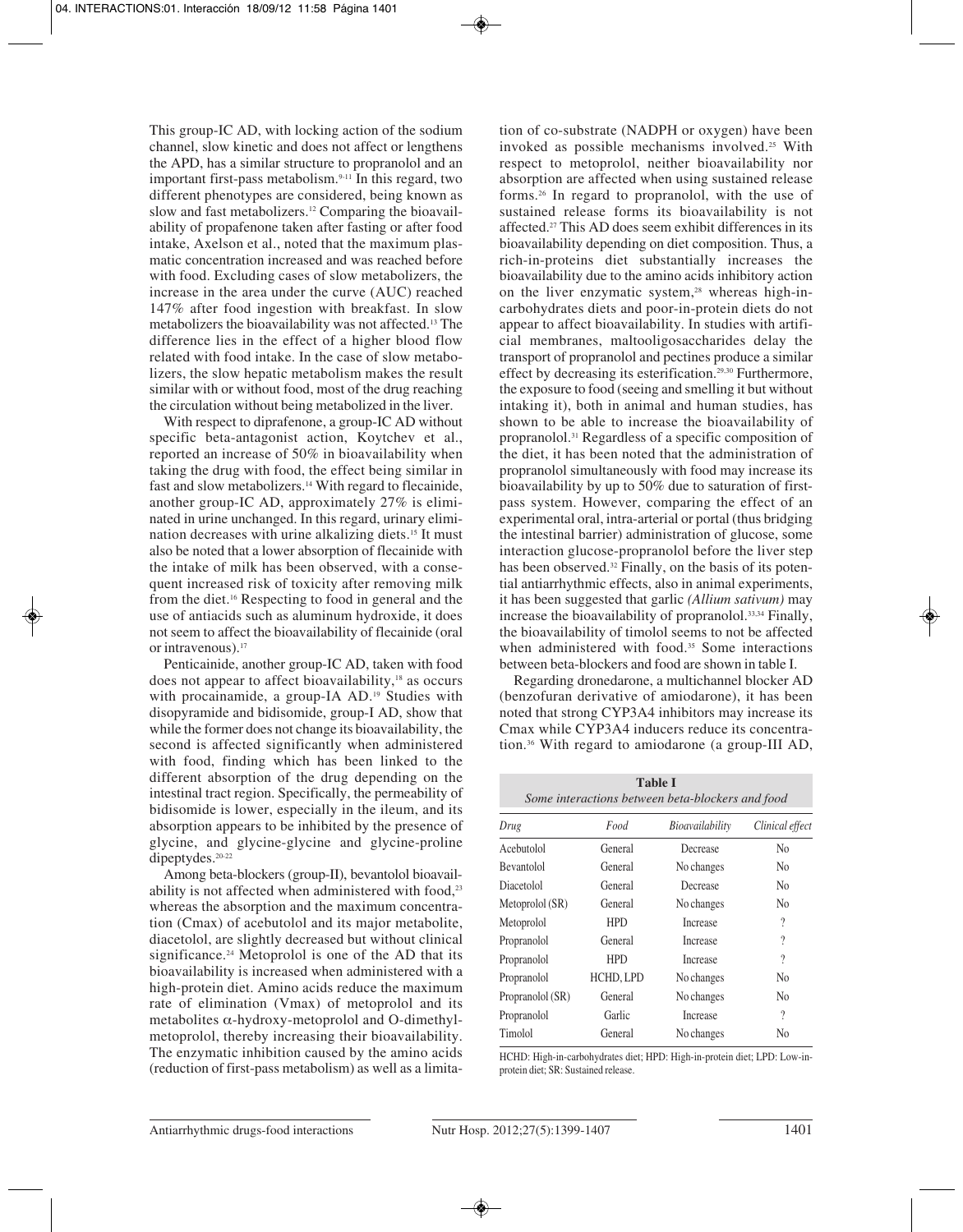potassium channel blocker), an experimental high-fat meal does not affect the intestinal presystemic formation of desmetilamiodarone, its active metabolite.<sup>37</sup>

Felodipine (a group-IV AD, calcium channel blocker) has a delayed absorption when administered by sustained release forms along with food, which is attributed to increased drug retention in the stomach.<sup>38</sup> With respect to verapamil (a group-IV AD, calcium channel blocker), a more rapid absorption by using generic drug compared with the reference drug has been found when taken with food and using sustained release forms. In addition, an absence of bioavailability changes in verapamil has been reported by taking it with rich-in-protein foods.<sup>39,40</sup> The use of sustained release capsules compared with the dispersion of the content of the capsules in food has not shown significant differences on the pharmacokinetics neither of verapamil nor of norverapamil.<sup>41</sup>

With respect to digoxin (AD with inhibitory action on Na+ /K+ ATPase), a pioneer work of Greenblatt et al., reported that its bioavailability could vary with respect to food, among other factors.<sup>42</sup> The comparative study between digoxin and beta-methyl-digoxin (BMD) shows a higher peak serum concentration after fasting than after food intake, but this difference is significant only in the case of BMD.43 The relevance of this effect was subsequently confirmed in another comparative analysis, which showed a lower peak serum concentration of BMD when administered after breakfast compared with under fasting or thirty minutes before breakfast.44

### *Interactions between grapefruit juice and AD*

By chance in 1989, Bailey et al., studying the influence of ethanol on the effects of felodipine and using grapefruit juice as a vehicle to mask the taste of ethanol, found that plasma drug concentrations were much higher than expected.<sup>45</sup> Years later, Bailey et al., indicated that grapefruit juice acted by inhibiting the drug presystemic metabolism mediated by CYP, particularly the isoform CYP3A4 in the bowel. They added that people with higher levels of CYP3A4 with liver failure and with clinical situations that predispose to increase the effects and toxicity of drugs would be more likely to suffer from the interaction of grapefruit juice with administered drugs.<sup>46</sup> The characteristic of grapefruit juice is to act on intestinal CYP3A4, which metabolizes more than 60% of commonly prescribed drugs, drug transporter proteins (such as P-gp) and transporter proteins of organic cations, all in the intestine. The hepatic CYP3A4 appears to not be inhibited and, on the other hand, the above-mentioned P-gp would be inhibited.<sup>47</sup> However, with regard to this latter mechanism, the intake of grapefruit juice with drugs effectively inhibits P-gp, but the habitual intake of grapefruit juice could increase the expression of P-gp.48 On the other hand, flavonoids (some of them like

naringin and quercetin are present in grapefruit juice) may interfere with the P-gp not only at the binding site but also inhibiting OCT (organic cation transporter) and OAT (organic anion transporter) transport systems of the basal membrane of intestinal epithelium.<sup>49,50</sup> The bioactive components of grapefruit juice are the flavonoids (flavanones, flavones, flavonols, anthocyanins), along with limonoid aglycones, glycosides, furanocoumarins (bergamottin, dihydroxybergamottin), ascorbic acid, folic acid, glucaric or saccharic acid, carotenoids, pectin and potassium. Traditionally, drug interactions have been attributed to furanocoumarins.<sup>47,51,52</sup>

With regard to cardiovascular pharmacology, the fact that inactivation of CYP3A4 is irreversible, it occurs when taking 200-300 ml, and the effect of increasing the bioavailability of the drugs can occur even after 24 hours of the intake are particularly relevant.53 However, action at level of CYP is not the only one caused by the components of grapefruit juice. One of the effects of naringenin, another flavonoid of grapefruit juice, seems to be to increase the inhibitory action of the potassium channel blockers AD by an inhibit action at hERG (human-ether-a-go-go- related gene)  $level.<sup>54</sup>$ 

Considering the AD, grapefruit juice could enhance the toxicity of amiodarone, quinidine, disopyramide and propafenone.54 With respect to interactions, none has been described for group-I AD except the abovementioned for propafenone in terms of increased toxicity.

Among the group-II AD (beta-blockers), talinolol absorption is modified by an inhibitory action of naringin on the P-gp and the OAT system.<sup>55</sup> The most potent inhibitor of talinolol among the components of grapefruit juice is 6'7'-epoxy-bergamottin, followed by 6'7'-dihydroxybergamottin and bergamottin. In regard to other components, naringenine causes a more potent inhibition than naringin.56 After the intake of a glass of grapefruit juice a reduced bioavailability of talinolol has been found as occurs with the repeated intake. The parameters affected are AUC, maximum plasmatic concentration and urinary excretion values.<sup>57</sup> However, the inhibitory action on the P-gp would result in an increased bioavailability.<sup>58</sup> With respect to acebutolol and its major metabolite, diacetolol, the intake of grapefruit juice slightly decreases plasma concentrations by interfering with intestinal absorption, without significant clinical manifestations.<sup>59</sup>

In regard to group-III AD, grapefruit juice completely inhibits the production of N-desetilamiodarone, a product of the metabolic action of CYP3A on amiodarone, increasing the AUC and Cmax by 50 and 84% respectively, resulting in a consequent increased risk of toxicity.51,53,60

Experimentally, different effects of grapefruit juice on verapamil (group-IV AD) have been observed depending on the time of intake, thus leading to plasma concentrations changes.61 However, clinical studies show a clear increase in AUC and Cmax when administering verapamil along with grapefruit juice, $62,63$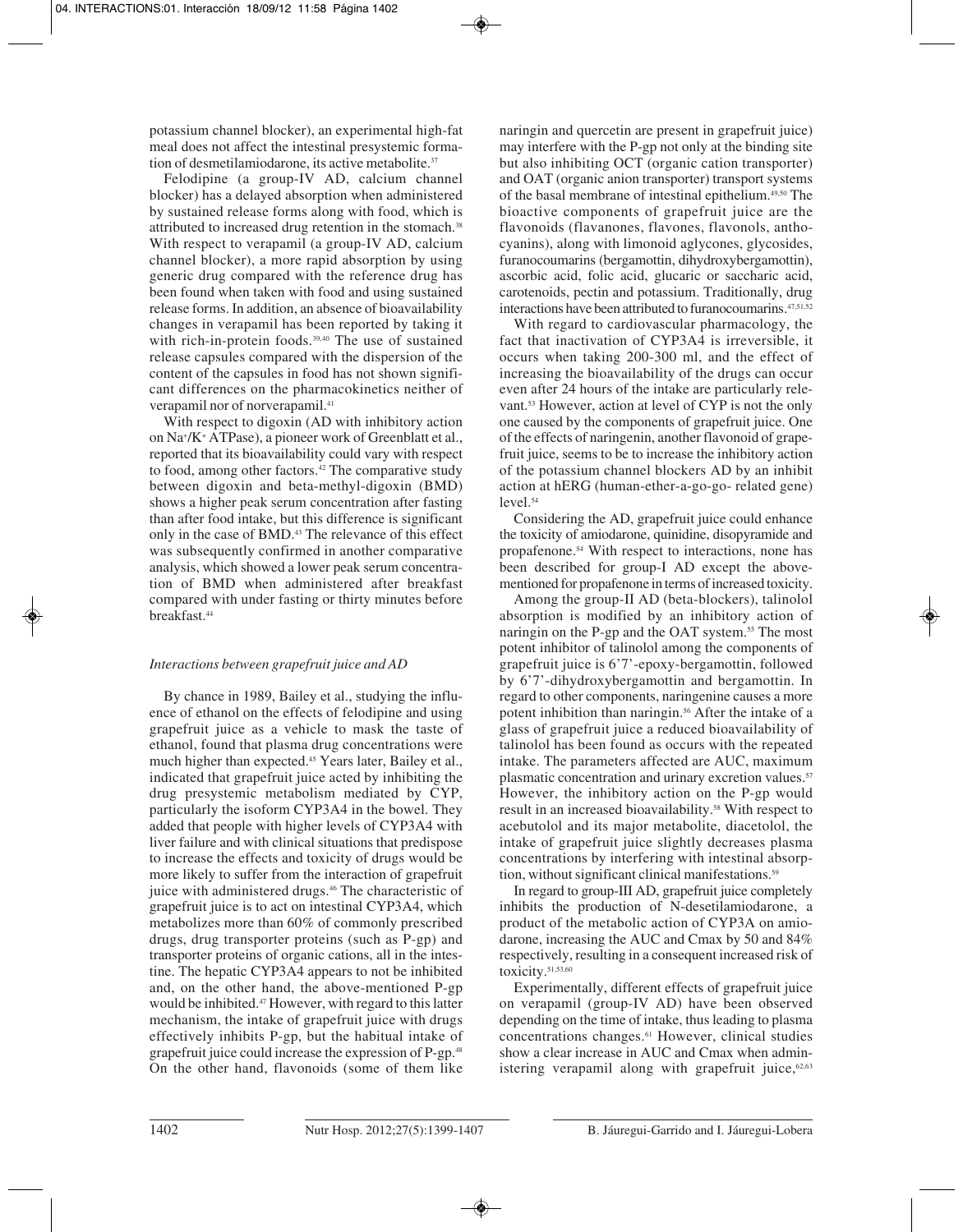although a previous study had shown no changes in bioavailability.<sup>64</sup> There are several studies on interaction between felodipine and grapefruit juice, highlighting one of the most recent that concludes that previous studies may have overestimated the effect of that interaction.<sup>65</sup> In the case of felodipine, an interaction at level of CYP3A4 caused by furanocoumarins of grapefruit juice (e.g., bergamotine, 6'7'-dihydroxybergamottin and naringin) with a possible role for CYP3A5 is assumed.66-69 It has been suggested that this interaction should be taken into account among elderly people70 and that taking grapefruit juice should be separated by at least 2-3 days of the drug intake.<sup>71</sup> In addition, the existence of interindividual variability in the effect of that interaction has been noted<sup> $72$ </sup> and also the fact that among calcium channel blockers felodipine is the one with the clearest interaction.73

With regard to digoxin, the inhibition of P-gp by the grapefruit juice appears to have no significant effect.74,75

#### *Other interactions*

Considering orange juice, hesperidin, one of its flavonoids, would be responsible for a lower intestinal absorption of celiprolol.76 A moderate interference between the orange juice and absorption of atenolol has also been reported.<sup>77</sup> Differently, the bioavailability of celiprolol diminishes when taken along with orange juice by possible mechanisms related to pH variations and changes in the function of the transporters in the intestine.78 The bitter Seville orange juice has an interaction with felodipine similar to grapefruit juice (inactivation of intestinal CYP3A4), but without any action at P-gp level.79 In a comparative study with grapefruit juice and lime juice, it was concluded that interaction with felodipine is not caused by an inhibitory action on CYP3A4 bergamotine.80 Bitter orange hesperidin increases the bioavailability of verapamil by interference at the intestinal outflow level.<sup>81</sup>

In an experimental study with digoxin, it was found that piperine (the main component of black pepper) inhibits P-gp and CYP3A4, an enzyme which could affect plasma drug concentrations especially when administered orally.<sup>82</sup>

Regarding ramipril, an antihypertensive with antiarrhythmic effect, it has been found experimentally that in combination with felodipine and with a low salt diet (or potassium or magnesium alternative salts) a greater beneficial cardiovascular effect is achieved.<sup>83</sup>

It is worth mentioning possible interactions with the use of various plants. For example, St. John's Wort *(Hypericum perforatum)* reduces the AUC and Cmax of digoxin while Echinacea does not alter the pharmacokinetics of the drug.84 The effect of St John's Wort increases when taking it longer with a decrease in AUC and Cmax probably by induction of P-gp.<sup>85</sup> Milk thistle *(Silybum marianum)* and black cohosh *(Cimifuga race-*

| <b>Table II</b>                                          |  |  |  |  |
|----------------------------------------------------------|--|--|--|--|
| Some interactions between herbs and antiarrhythmic drugs |  |  |  |  |

| Herb                       | Drug        | Effect                                                              |
|----------------------------|-------------|---------------------------------------------------------------------|
| Hypericum perforatum       | Digoxin     | Decrease in BA                                                      |
| Equinácea                  | Digoxin     | No changes in BA                                                    |
| Silybum marianum           | Digoxin     | No changes in BA                                                    |
| Cimifuga racemosa          | Digoxin     | No changes in BA                                                    |
| Cassia y Rhamnus purshiana | Digoxin     | Potassium decrease.<br>Toxicity increase                            |
| Glycyrrhiza glabra         | Digoxin     | Potassium decrease,<br>Sodium retention<br>Effect/toxicity increase |
| Eleutherococcus senticosus | Digoxin     | Plasmatic levels increase                                           |
| Crataegus monogyma         | Digitalis   | Sinergism                                                           |
| Ginkgo biloba              | Nicardipine | Interaction with CYP3A2                                             |

BA: Bioavailability; CYP3A2: 3A2 isoform of cytochrome P450.

*mosa)* do not appear to substantially affect the bioavailability of digoxin.86 Laxatives containing senna *(Cassia senna* and other species of the genus *Cassia)* and/or cascara *(Rhamnus purshiana)* may cause digoxin toxicity causing hypokalemia87,88. Similarly, licorice *(Glycyrrhiza glabra),* by passing glycyrrhizin to glycyrrhetic acid (by hydrolysis and the action of intestinal beta-glucuronidase) may increase the effect of digoxin due to an effect of sodium retention and potassium depletion.<sup>89</sup> In addition, Siberian ginseng *(Eleutherococcus senticosus)* can cause elevated levels of digoxin90,91 and hawthorn *(Crataegus monogyma)* show synergy with digitalis.<sup>92,93</sup> Regarding nicardipine, an interaction with the use of ginkgo *(Ginkgo biloba)* by induction of CYP3A2 isoform has been experimentally.94 Some interactions between herbs and AD are shown in table II.

With regard to caffeine, a study has shown interaction with the use of adenosine used in the detection of coronary artery disease. Therefore, the use of medications, beverages or foods containing caffeine should be known in advance.<sup>95</sup>

Consumption of honey from the genus *Rhododendron*, with a toxin called grayanotoxin, has resulted in a reported case of complete atrioventricular block alongside taking verapamil.<sup>96</sup>

With respect to fibre, studies have focused on possible interactions with digoxin, having observed a reduction (6-7%) in its absorption after the administration of capsules of digoxin along with a fibre supplement, this having no clinical significance. In addition, it appears that the administration of more or less water volume does not affect the drug bioavailability.<sup>97,98</sup> In geriatric patients, the possible effect of wheat bran and *Plantago ovate-Plantago isphagula* has been studied, concluding that there are not relevant changes in digoxin bioavailability.99

In relation to vitamins, there are some controversial results. Thus, the photosensitizing action of amio-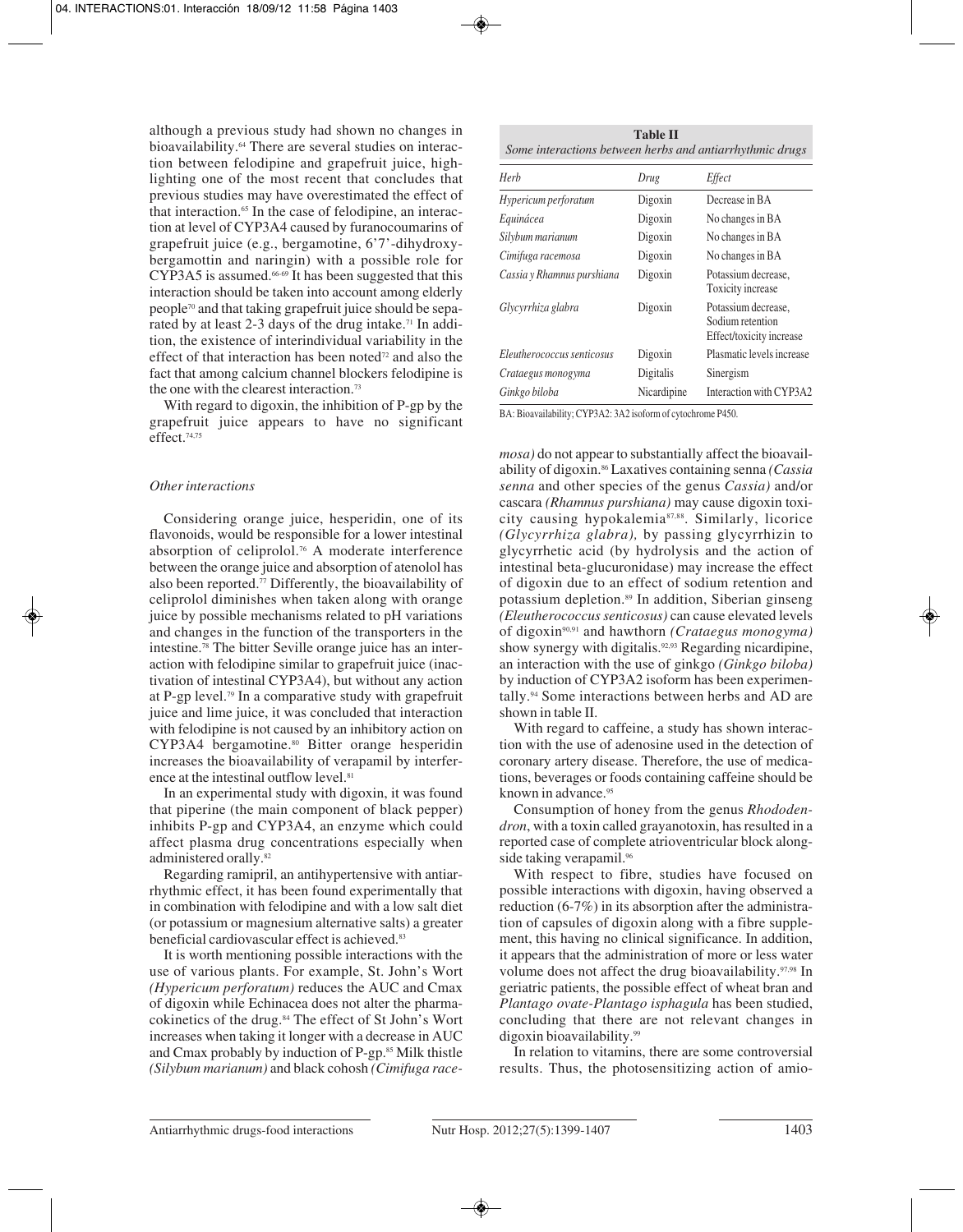darone is well known, and it has been reported that pyridoxine could prevent such effect. Nevertheless, it has also been noted that pyridoxine could aggravate that effect.100-102 Furthermore, administration of 2 g of ascorbic acid affects the absorption and first pass metabolism of propranolol, producing a decrease in Cmax, and the time to reach it, as well as a decrease of AUC, although with no clinical significance.<sup>103</sup>

## **Discussion**

Antiarrhythmic drugs are an essential part of medical treatment of cardiovascular disease and the response to them may vary among patients as well as in each individual patient, with potentially serious consequences. This is influenced by the interactions, either drug-drug or drug-food. Taking various and very different drugs is common and it is obvious that food shall be accompanied by the taking thereof. Sometimes that coincidence is required (for example, adherence could be improved), but occasionally may cause potentially dangerous interactions.<sup>50</sup>

The bioavailability and effectiveness of the AD is determined mainly by the metabolism of these agents, specifically by the enzymatic system known as cytochrome P450 (CYP), among whose isoenzymes, CYP3A4 contributes to the inactivation and removal of 50-60% of drugs.45,104-106 This enzyme is localized at the level of epithelial cells of the small intestine (70%) as well as in the liver (30%), so that the passage of the drugs will result in the corresponding enzymatic action or first pass oxidative metabolism.107 An amount of unaltered drug will undergo into the systemic circulation, in relation to the dose administered orally, which will depend on how much this enzymatic action is avoided. In any situation where the usual bioavailability is increased by a greater passage of drug into the systemic circulation, the chance of side effects and toxicity will be increased, especially for those drugs with a narrow therapeutic window. In other cases, it is not an increased blood flow which modifies the bioavailability, but an action on the CYP3A4 by means of an irreversible and inhibitory interaction at the intestinal level. Inhibition of CYP3A4 by certain foods will interfere the correct metabolism of the drug in question with a resulting increase in AUC. On the other hand, some changes in bioavailability will depend on the food action inhibiting P-gp transporter that returns a certain amount of the drug into the intestinal lumen. The inhibition of this binding protein will cause an increase in the amount of drug absorbed. Finally the action on the transport systems of organic anions and cations (OAT, OCT) have been involved in some interactions. If the P-gp returns part of the drugs into the intestinal lumen, the above-mentioned transport systems act contrary. Thus a food that selectively inhibits, for example, P-gp and OAT would cause the effect of increasing bioavailability of a drug and, secondly, its decrease.<sup>45</sup>

Regarding the effect of the simultaneous intake of food and AD, while the pharmacokinetics of propafenone is affected only in fast metabolizers,13 in the case of diprafenone the increase of bioavailability would occur in all cases.<sup>14</sup> With flecainide, the fact that milk decreases its absorption and alkalizing diets decrease its urinary excretion should be taken into account.5,16 Among beta-blockers, high-in-protein diets increase the bioavailability of propranolol and metoprolol25,26,28 (which does not occur when using sustained release forms). Felodipine administered as sustained release forms delays its absorption when given with food.38 Finally, the serum concentration of betamethyl-digoxin is reduced if given with food.43,44

After consumption of grapefruit juice for about 5 days, a reduction of more than 60% of the content of CYP3A4 and CYP3A5 in the intestine has been observed, whereas hepatic CYP3A4 content remains unchanged as well as CYP3A5 in the colon and the intestinal content of CYP2D6 and CYP1A1. The fact that the reduction of intestinal content of CYP3A4 occurs only some hours after the ingestion may be relevant. Moreover, the allocation is not due to a simple competition for a substrate, but possibly accelerating the degradation of CYP3A4 by a mechanism of enzymatic inhibition. Therefore, the return of CYP3A4 activity requires a *de novo* enzymatic synthesis that would explain the prolonged effect of grapefruit juice intake.46 With regard to grapefruit juice consumption in Spain, over 50% of consumers associate it with doing diets, especially women, and 16.4% use it frequently, especially between 56 and 65 years old. Half of those who take grapefruit do so at breakfast, usually without other foods, and almost 21% take it at mid-morning.108 Given the effect of grapefruit juice, even 24 hours after ingestion, the increased bioavailability of the AD affected by the interaction and the consequent possible increase of toxicity should be taken into account by studying in detail the eating habits of patients with arrhythmias before the prescription of AD. Particular care should be taken into account in the elderly, so a proper separation of AD and grapefruit juice should be considered. Other juices, like orange juice, should be taken into account when prescribing AD, especially beta-blockers.76-79

With respect to the consumption of medicinal plants, it is noteworthy that Spain has increased the consumption dramatically over its possible therapeutic efficacy (sometimes demonstrated) and the mistaken belief about its safety.109 This consumption, in most cases uncontrolled, is a potential source of interactions and toxic effects. In the case of drugs used in cardiovascular diseases, digoxin is of particular interest with respect to this type of interactions and the consequent potential adverse effects.84-91 It is worth to mention that in a study on consumption of medicinal plants in Spain, 19.6% of those who were taking different medications were simultaneously using such plants, and 65% did so chronically, which facilitates interactions. Among the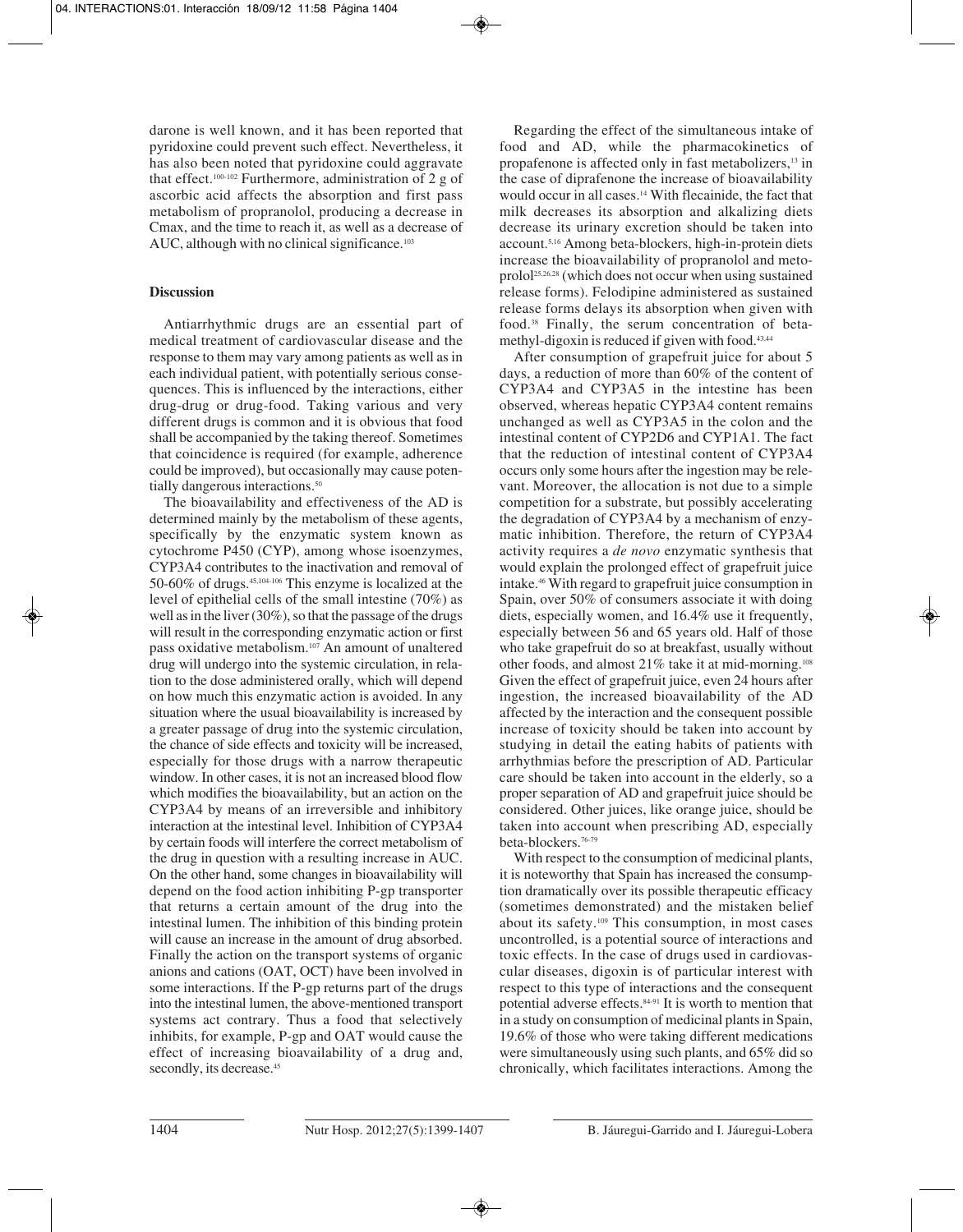consumers, a half use these plants by means of bulk products, which has also been associated with increased potential hazard.<sup>110</sup>

Food may affect the bioavailability of the AD and in some specific cases, such as dairy products and rich-inprotein diets, this should be carefully considered. Grapefruit juice, with unusual intake in Spain but very close to certain diets (aimed to loose weight), is the food with the highest potentiality for interactions and toxicity associated with the intake of some AD. Therefore, the best recommendation seems to advise patients to remove the grapefruit juice from their diet when treatment with AD. Fibre, which in some cases can affect bioavailability, should be separated from taking AD. Regarding medicinal plants and given its increased use, the anamnesis must include information about its use, the reason for that use and what type of plants are used, all in order to give the corresponding recommendations.

#### **References**

- 1. Delpón E, García Cosío F. Fármacos antiarrítmicos. En: Tamargo J. (coord). Farmacología cardiovascular. Madrid: Acción Médica; 2009, pp. 15-38.
- 2. Vaughan Williams EM. A classification of antiarrhythmic actions reassessed after a decade of new drugs. *J Clin Pharmacol* 1984; 24: 129-47.
- 3. Delpón E, García Cosío F, Caballero R. Fármacos antiarrítmicos. En: Lorenzo P, Moreno A, Leza JC, Lizasoaín I, Moro MA (eds.). Velázquez. Farmacología General y Clínica. 17.ª ed. Madrid: Editorial Médica Panamericana; 2004, pp. 377-96.
- 4. Ingelman-Sundberg M, Oscarson M, McLellan RA. Polymorphic human cytochrome P450 enzymes: An opportunity for individualized drug treatment. *Trends Pharmacol Sci* 1999; 20: 342-349.
- 5. Kuehl P, Zhang J, Lin J, Lin Y, Lamba J, Assem M et al. Sequence diversity in CYP3A promoters and characterization of the genetic basis for polymorphic CYP3A5 expression. *Nat Genet* 2001; 27: 383-391.
- 6. Abernethy DR, Flockhart DA. Molecular basis of cardiovascular drug metabolism: implications for predicting clinically important drug interactions. *Circulation* 2000; 101: 1749- 1753.
- 7. Guía europea para la investigación de interacciones medicamentosas. CPMP/EWP/560/95; 1997.
- 8. Elvin AT, Cole AF, Pieper JA, Rolbin SH, Lalka D. Effect of food on lidocaine kinetics: mechanism of food-related alteration in high intrinsic clearance drug elimination. *Clin Pharmacol Ther* 1981; 30: 455-60.
- 9. Connolly SJ, Kates RE, Lebsack CS, Harrison DC, Winkle RA. Clinical pharmacology of propafenone. *Circulation* 1983; 68: 589-96.
- 10. Connolly S, Lebsack C, Winkle RA, Harrison DC, Kates RE. Propafenone disposition kinetics in cardiac arrhythmia. *Clin Pharmac Ther* 1984; 36: 163-68.
- 11. Hollmann M, Brode E, Hotz D, Kaumeier S, Kehrhahn 0H. Investigations on the pharmacokinetics of propafenone in man. *Arzneim.-Forsch./Drug Res* 1983; 33: 763-70.
- 12. Siddoway LA, McAllister CB, Wang T, Bergstrand RH, Roden DM, Wilkinson GR et al. Polymorphic oxidative metabolism ofpropafenone in man. *Circulation* 1983; 68 (Suppl. III): 64.
- 13. Axelson JE, Chang GLY, Kirsten EB, Mason WD, Lanman RC, Kerr CR. Food increases the bioavilability of propafenona. *Br J Clin Pharmac* 1987; 23: 735-41.
- 14. Koytchev R, Alken RG, Mayer O, Smith I, Greenwood M. Influence of food on the bioavailability and some pharmacoki-

netic parameters of diprafenone-a novel antiarrhythmic agent. *Eur J Clin Pharmacol* 1996; 50: 315-9.

- 15. Conard GJ, Ober RE. Metabolism of flecainide. *Am J Cardiol* 1984; 53: 41B-51B.
- 16. Perry JC, Garson A Jr. Flecainide acetate for treatment of tachyarrhythmias in children: review of world literature on efficacy, safety, and dosing. *Am Heart J* 1992; 124: 1614-21.
- 17. Tjandra-Maga TB, Verbesselt R, Van Hecken A, Mullie A, De Schepper PJ. Flecainide: single and multiple oral dose kinetics, absolute bioavailability and effect of food and antacid in man *Br J Clin Pharmac* 1986; 22: 309-16.
- 18. Berdaï D, Demotes-Mainard F, Phillip F, Vinçon G, Montels R, Necciari J, et al. Influence of food and body weight on the pharmacokinetics of penticainide. *Fundam Clin Pharmacol* 1994; 8: 453-7.
- 19. McKnight WD, Murphy ML. The effect of food on procainamide absorption. *South Med J* 1976; 69: 851-2.
- 20. Lee KH, Xu GX, Schoenhard GL, Cook CS. Mechanisms of food effects of structurally related antiarrhythmic drugs, disopyramide and bidisomide in the rat. *Pharm Res* 1997; 14: 1030-8.
- 21. Pao LH, Zhou SY, Cook C, Kararli T, Kirchhoff C, Truelove J, et al. Reduced systemic availability of an antiarrhythmic drug, bidisomide, with meal co-administration: relationship with region-dependent intestinal absorption. *Pharm Res* 1998; 15: 221-7.
- 22. Cook CS, Zhang L, Osis J, Schoenhard GL, Karim A. Mechanism of compound- and species-specific food effects of structurally related antiarrhythmic drugs, dysopyramide and bidisomide. *Pharm Res* 1998; 15: 429-33.
- 23. Toothaker RD, Randinitis EJ, Nelson C, Kinkel AW, Goulet JR. The influence of food on the oral absorption of bevantolol. *J Clin Pharmacol* 1987; 27: 297-9.
- 24. Zaman R, Wilkins MR, Kendall MJ, Jack DB. The effect of food and alcohol on the pharmacokinetics of acebutolol and its metabolite, diacetolol. *Biopharm Drug Dispos* 1984; 5: 91-5.
- 25. Wang BO, Semple HA. Inhibition of metoprolol metabolism by amino acids in perfused rat livers. Insights into the food effect? *Drug Metab Dispos* 1997; 25: 287-95.
- 26. Plosker GL, Clissold SP. Controlled Release Metoprolol Formulations: A Review of Their Pharmacodynamic and Pharmacokinetic Properties, and Therapeutic Use in Hypertension and Ischaemic Heart Disease. *Drugs* 1992; 43: 382-414.
- 27. Byrne AJ, McNeil JJ, Harrison PM, Louis W, Tonkin AM, McLean AJ. Stable oral availability of sustained release propranolol when co-administered with hydralazine or food: evidence implicating substrate delivery rate as a determinant of presystemic drug interactions. *Br J Clin Pharmacol* 1984; 17 (Suppl. 1): 45S-50S.
- 28. Semple HA, Xia F. Interaction between propranolol and amino acids in the single-pass isolated, perfused rat liver. *Drug Metab Dispos* 1995; 23: 794-8.
- 29. Dongowski G, Neubert RH, Plätzer M, Schwarz MA, Schnorrenberger B, Anger H. Interaction between food components and drugs. Part 6: Influence of starch degradation products on propranolol transport. *Pharmazie* 1998; 53: 871-5.
- 30. Neubert R, Fritsch B, Dongowski G. Interactions between food components and drugs. Part 3. Interactions between pectin and propranolol. *Pharmazie* 1995; 50: 414-6.
- 31. Power JM, Morgan DJ, McLean AJ. Effects of sensory (teasing) exposure to food on oral propranolol bioavailability. *Biopharm Drug Dispos* 1995; 16: 579-89.
- 32. Chow HH, Lalka D. Pharmacokinetics of D-propranolol following oral, intra-arterial and intraportal administration: contrasting effects of oral glucose pretreatment. *Biopharm Drug Dispos* 1993; 14: 217-31.
- 33. Asdaq SM, Inamdar MN. Pharmacodynamic and pharmacokinetic interactions of propranolol with garlic (Allium sativum) in rats. *Evid Based Complement Alternat Med* 2011; ID 824042. DOI:10.1093/ecam/neq076.
- 34. Rietz B, Isensee H, Strobach H, Makdessi S, Jacob R Cardioprotective actions of wild garlic (Allium ursinum) in ischemia and reperfusion. *Mol Cell Biochem* 1993; 119: 143-50.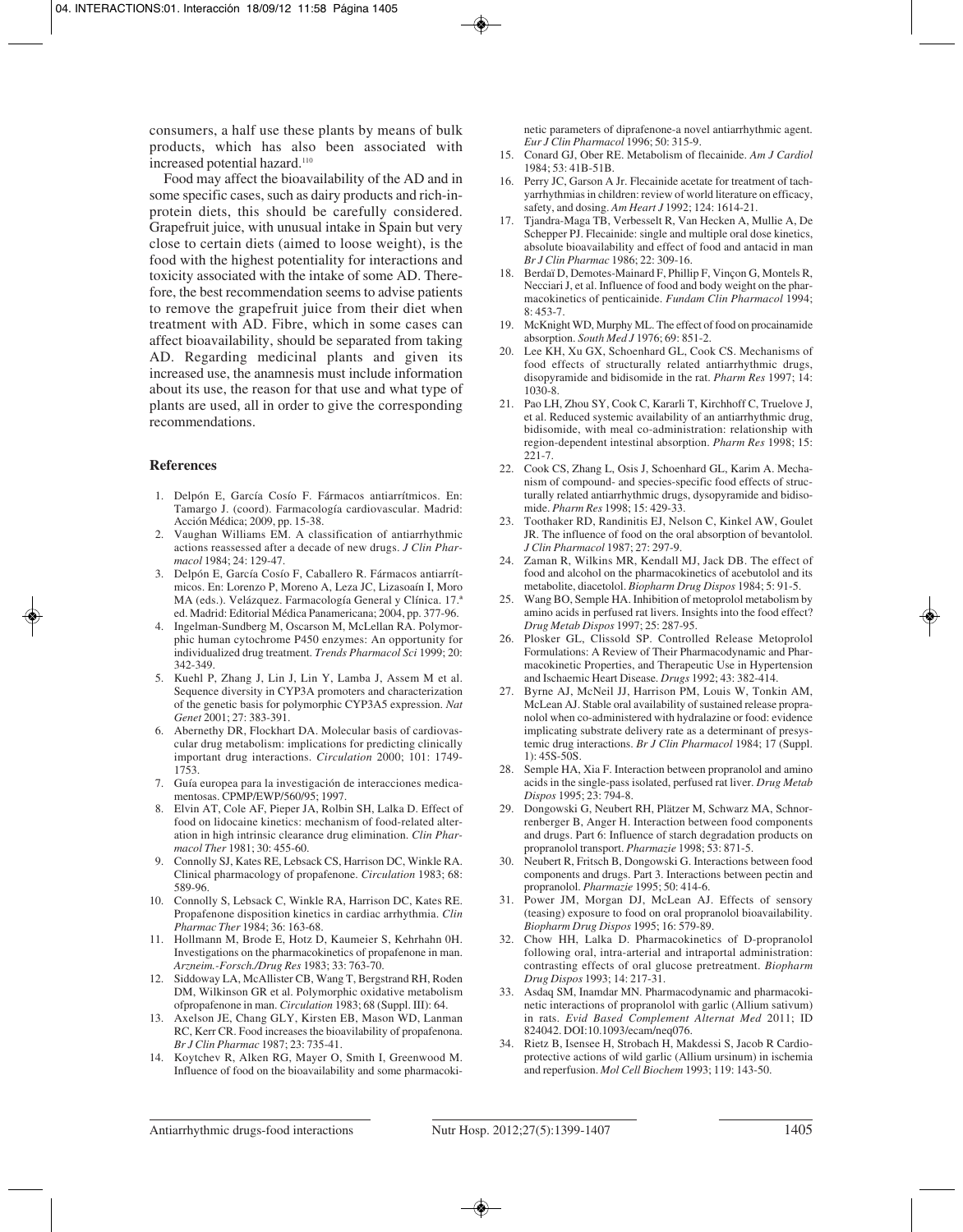- 35. Mäntylä R, Männistö P, Nykänen S, Koponen A, Lamminsivu U. Pharmacokinetic interactions of timolol with vasodilating drugs, food and phenobarbitone in healthy human volunteers. *Eur J Clin Pharmacol* 1983; 24: 227-30.
- 36. Dorian P. Clinical pharmacology of dronedarone: implications for the therapy of atrial fibrillation. *J Cardiovasc Pharmacol Ther* 2010; 15 (4 Suppl.): 15S-8S.
- 37. Shayeganpour A, Hamdy DA, Brocks DR. Effects of intestinal constituents and lipids on intestinal formation and pharmacokinetics of desethylamidodarone formed from amiodarone. *J Pharm Pharmacol* 2008; 60: 1625-32.
- 38. Weitschies W, Wedemeyer RS, Kosch O, Fach K, Nagel S, Söderlind E et al. Impact of the intragastric location of extended reléase tablets on food interactions. *J Control Release* 2005; 108: 375-85.
- 39. Waldman SA, Morganroth J. Effects of food on the bioequivalence of different verapamil sustained-release formulations. *J Clin Pharmacol* 1995; 35: 163-9.
- 40. Hashiguchi M, Ogata H, Maeda A, Hirashima Y, Ishii S, Mori Y et al. No effect of high-protein food on the steroselective bioavalilability and pharmacokinetics of verapamil. *J Clin Pharmacol* 1996; 36: 1022-8.
- 41. Kozloski GD, De Vito JM, Johnson JB, Holmes GB, Adams MA, Hunt TL. Bioequivalence of verapamil hydrochloride extended-release pellet-filled capsules when opened and sprinkled on food and when swallowed intact. *Clin Pharm* 1992; 11: 539-42.
- 42. Greenblattt DJ, Smith TW, Koch-Weser J. Bioavailability of drugs: the digoxin dilemma. *Clin Pharmacokinet* 1976; 1: 36- 51.
- 43. Hess T, Krähenbühl A, Luisier J, Weiss M. Biological availability of digoxin and beta-methyl-digoxin administered in the fasting state of after meals. *Schweiz Med Wochenschr* 1981; 111: 1434-40.
- 44. Tsutsumi K, Nakashima H, Kotegawa T, Nakano S. Influence of food on the absorption of beta-methyldigoxin. *J Clin Pharmacol* 1992; 32: 157-62.
- 45. Bailey DG, Spence JD, Edgar B, Bayliff CD, Arnold JM. Ethanol enhances the hemodynamic effects of felodipine. *Clin Invest Med* 1989; 12: 357-62.
- 46. Bailey DG, Malcolm J, Arnold O, Spence JD. Grapefruit juicedrug interactions. *Br J Clin Pharmacol* 1998; 46: 101-10.
- 47. Uno T, Yasui-Furukori N. Effect of grapefruit in relation to human pharmacokinetic study. *Curr Clin Pharmacol* 2006; 1: 157-61.
- 48. Panchagnula R, Bansal T, Varma MV, Kaul CL. Co-treatment with grapefruit juice inhibits while chronic administration activates intestinal P-glycoprotein-mediated drug efflux. *Pharmazie* 2005; 60 (12): 922-7.
- 49. Ofer M, Wolffram S, Koggel A, Spahn-Langguth H, Langguth P. Modulation of drug transport by selected flavonoids: Involvement of P-gp and OCT? *Eur J Pharm Sci* 2005; 25: 263- 71.
- 50. Bailey DG. Fruit juice inhibition of uptake transport: a new type of food–drug interaction. *Br J Clin Pharmacol* 2010; 70: 645- 55.
- 51. Owira PM, Ojewole JA. The grapefruit: an old wine in a new glass? Metabolic and cardiovascular perspectives. *Cardiovasc J Afr* 2010; 21: 280-5.
- 52. Kakar SM, Paine MF, Stewart PW, Watkins PB. 6'7'-Dihydroxybergamottin contributes to the grapefruit juice effect. *Clin Pharmacol Ther* 2004; 75: 569-79.
- 53. Bailey DG, Dresser GK. Interactions between grapefruit juice and cardiovascular drugs. *Am J Cardiovasc Drugs* 2004; 4: 281-97.
- 54. Lin C, Ke X, Ranade V, Somberg J. The additive effects of the active component of grapefruit juice (naringenin) and antiarrhythmic drugs on HERG inhibition. *Cardiology* 2008; 110: 145-52.
- 55. Shirasaka Y, Kuraoka E, Spahn-Langguth H, Nakanishi T, Langguth P, Tamai I. Species difference in the effect of grapefruit juice on intestinal absorption of talinolol between human and rat. *J Pharmacol Exp Ther* 2010; 332: 181-9.
- 56. de Castro WV, Mertens-Talcott S, Derendorf H, Butterweck V. Grapefruit juice-drug interactions: Grapefruit juice and its components inhibit Pglycoprotein (ABCB1) mediated transport of talinolol in Caco-2 cells. *J Pharm Sci* 2007; 96 (10): 2808-17.
- 57. Schwarz UI, Seemann D, Oertel R, Miehlke S, Kuhlisch E, Fromm MF, et al. Grapefruit juice ingestion significantly reduces talinolol bioavailability. *Clin Pharmacol Ther* 2005; 77 (4): 291-301.
- 58. Spahn-Langguth H, Langguth P. Grapefruit juice enhances intestinal absorption of the P-glycoprotein substrate talinolol. *Eur J Pharm Sci* 2001; 12: 361-7.
- 59. Lilja JJ, Raaska K, Neuvonen PJ. Effects of grapefruit juice on the pharmacokinetics of acebutolol. *Br J Clin Pharmacol* 2005; 60: 659-63.
- 60. Libersa CC, Brique SA, Motte KB, Caron JF, Guédon-Moreau LM, Humbert L et al. Dramatic inhibition of amiodarone metabolism induced by grapefruit juice. *Br J Clin Pharmacol* 2000; 49 (4): 373-8.
- 61. Aqel SM, Irshaid YM, Gharaibeh MN, Arafat TA. The effect of ethyl acetate extract of pomelo mix on systemic exposure of verapamil in rabbits. *Drug Metab Lett* 2011; 5 (2): 92-8.
- 62. Fuhr U, Müller-Peltzer H, Kern R, Lopez-Rojas P, Jünemann M, Harder S et al. Effects of grapefruit juice and smoking on verapamil concentrations in steady state. *Eur J Clin Pharmacol* 2002; 58: 45-53.
- 63. Ho PC, Ghose K, Saville D, Wanwimolruk S. Effect of grapefruit juice on pharmacokinetics and pharmacodynamics of verapamil enantiomers in healthy volunteers. *Eur J Clin Pharmacol* 2000; 56: 693-8.
- 64. Zaidenstein R, Dishi V, Gips M, Soback S, Cohen N, Weissgarten J, Blatt A, Golik A. The effect of grapefruit juice on the pharmacokinetics of orally administered verapamil. *Eur J Clin Pharmacol* 1998; 54: 337-40.
- 65. Uesawa Y, Takeuchi T, Mohri K. Publication bias on clinical studies of pharmacokinetic interactions between felodipine and grapefruit juice. *Pharmazie* 2010; 65: 375-8.
- 66. Guo LQ, Chen QY, Wang X, Liu YX, Chu XM, Cao XM et al. Different roles of pummelo furanocoumarin and cytochrome P450 3A5\*3 polymorphism in the fate and action of felodipine. *Curr Drug Metab* 2007; 8: 623-30.
- 67. Paine MF, Widmer WW, Hart HL, Pusek SN, Beavers KL, Criss AB et al. A furanocoumarin-free grapefruit juice establishes furanocoumarins as the mediators of the grapefruit juicefelodipine interaction. *Am J Clin Nutr* 2006; 83 (5): 1097-105.
- 68. Goosen TC, Cillié D, Bailey DG, Yu C, He K, Hollenberg PF, Woster PM, Cohen L, Williams JA, Rheeders M, Dijkstra HP. Bergamottin contribution to the grapefruit juice-felodipine interaction and disposition in humans. *Clin Pharmacol Ther* 2004; 76: 607-17.
- 69. Bailey DG, Kreeft JH, Munoz C, Freeman DJ, Bend JR. Grapefruit juice-felodipine interaction: effect of naringin and 6',7' dihydroxybergamottin in humans. *Clin Pharmacol Ther* 1998; 64: 248-56.
- 70. Dresser GK, Bailey DG, Carruthers SG. Grapefruit juice felodipine interaction in the elderly. *Clin Pharmacol Ther* 2000; 68: 28-34.
- 71. Takanaga H, Ohnishi A, Matsuo H, Murakami H, Sata H, Kuroda K et al. Pharmacokinetic analysis of felodipine-grapefruit juice interaction based on an irreversible enzyme inhibition model. *Br J Clin Pharmacol* 2000; 49: 49-58.
- 72. Bailey DG, Arnold JM, Bend JR, Tran LT, Spence JD. Grapefruit juice-felodipine interaction: reproducibility and characterization with the extended release drug formulation. *Br J Clin Pharmacol* 1995; 40: 135-40.
- 73. Sica DA. Interaction of grapefruit juice and calcium channel blockers. *Am J Hypertens* 2006; 19: 768-73.
- 74. Parker RB, Yates CR, Soberman JE, Laizure SC. Effects of grapefruit juice on intestinal P-glycoprotein: evaluation using digoxin in humans. *Pharmacotherapy* 2003; 23: 979-87.
- 75. Becquemont L, Verstuyft C, Kerb R, Brinkmann U, Lebot M, Jaillon P et al. Effect of grapefruit juice on digoxin pharmacokinetics in humans. *Clin Pharmacol Ther* 2001; 70: 311-6.